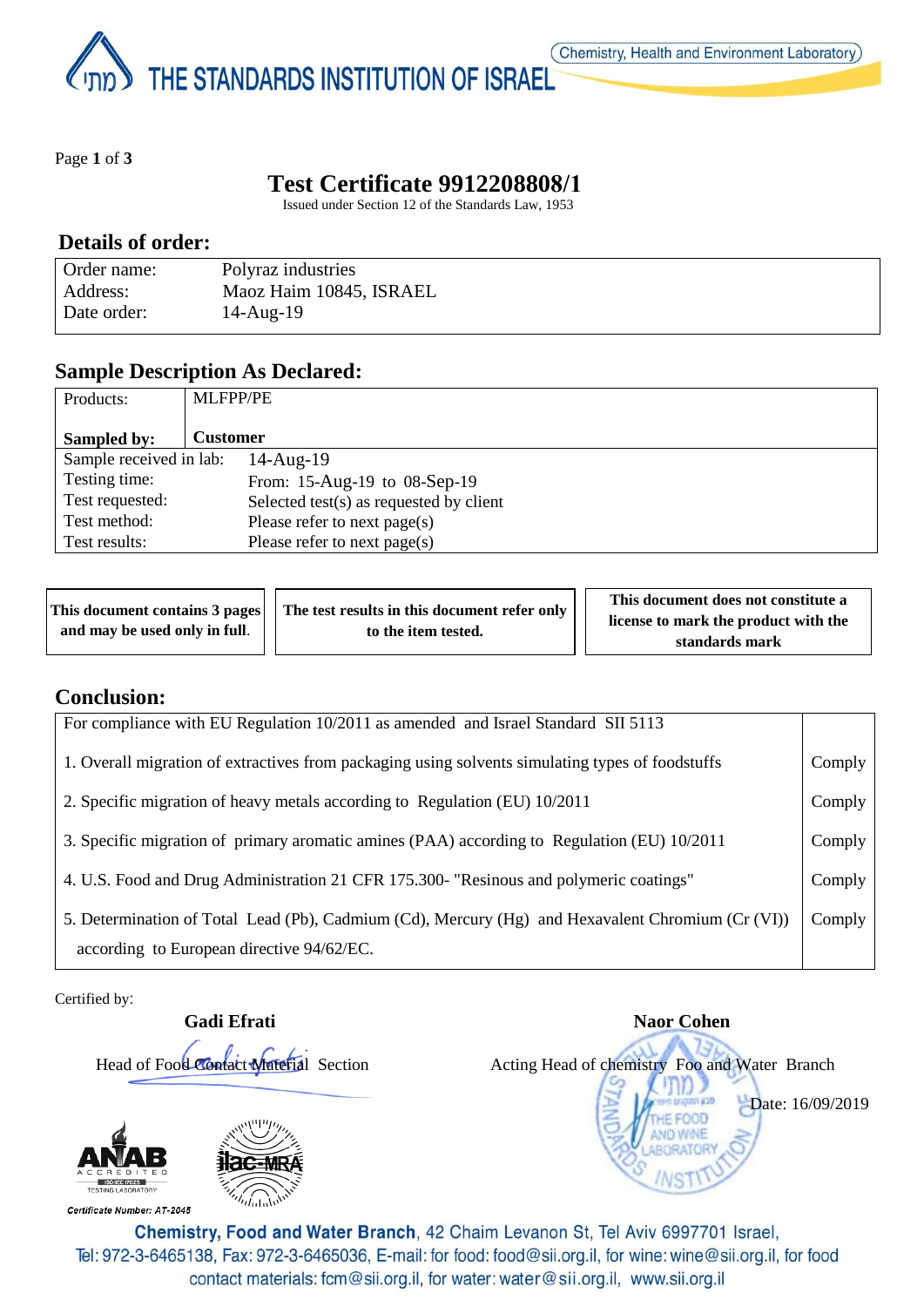THE STANDARDS INSTITUTION OF ISRAEL

Page **2** of **3**

# **Test Certificate No.9912208808/1**

Issued under Section 12 of the Standards Law, 1953

*Description:* MLFPP/PE Sheet and thermoforming products from it, PE is food contact layer. *Aqueous and alcoholic foodstuffs, acidic, oily, milk products and dry food products for hot fill conditions at a temperature between 70ºC for 2 hours, or heating up to 100ºC for up to 15 minutes and also for prolonged storage at 40ºC and refrigerated storage.*

#### *1- Overall Migration Protocol*

Selection of test conditions as specified to Regulation 10/2011 Annex III, V; Selection of test method: EN 1186-1

| <b>Tested sample</b> | <b>Food Simulants</b>     | <b>Test conditions</b>    | Extractives, mg/sq. dm | Limit, mg/sq. dm |  |
|----------------------|---------------------------|---------------------------|------------------------|------------------|--|
| <b>MLFPP/PE</b>      | $A$ ( <i>Ethanol</i> 10%) | 10 days at $40^{\circ}$ C |                        | 10               |  |
| <b>MLFPP/PE</b>      | $B$ (Acetic acid 3%)      | 10 days at $40^{\circ}$ C |                        | 10               |  |
| <b>MLFPP/PE</b>      | $D2$ (Olive oil)          | 10 days at $40^{\circ}$ C | 4.2                    | 10               |  |

| 2-Specific migration of metals according to Regulation (EU) 10/2011<br>Selection of test method: EN 13130-1 and sample preparation in 3 w/w % acetic acid at 40°C for 10 days |                                                                          |          |              |  |
|-------------------------------------------------------------------------------------------------------------------------------------------------------------------------------|--------------------------------------------------------------------------|----------|--------------|--|
|                                                                                                                                                                               | Method: ICP-AES (inductively argon coupled plasma emission spectroscopy) |          |              |  |
| Soluble metal                                                                                                                                                                 | SML, ppm                                                                 | MDL, ppm | Results, ppm |  |
| <b>Barium</b>                                                                                                                                                                 |                                                                          | 0.1      | ND           |  |
| Cobalt                                                                                                                                                                        | 0.05                                                                     | 0.05     | ND           |  |
| Copper                                                                                                                                                                        |                                                                          | 0.1      | ND           |  |
| <i>Iron</i>                                                                                                                                                                   | 48                                                                       |          | ND           |  |
| Lithium                                                                                                                                                                       | 0.6                                                                      | 0.1      | <b>ND</b>    |  |
| Manganese                                                                                                                                                                     | 0.6                                                                      | 0.1      | ND           |  |
| Zinc                                                                                                                                                                          | 25                                                                       | 0.5      | ND           |  |
| Aluminum                                                                                                                                                                      |                                                                          | 0.1      | ND           |  |
| Nickel                                                                                                                                                                        | 0.02                                                                     | 0.01     | ND           |  |

Note:

ppm=mg/kg (1,000 ppm=1,000 mg/kg=0.1%); SML = Specific Migration Limit;x ND= Not Detected (<MDL); MDL=Method Detection Limit;

*3- Specific migration of Primary aromatic amines (PAA)- according to Regulation (EU) 10/2011* As specified in Regulation (EU) No. 10/2011 ANNEX III and V. Method: In-house method

| $\mathbf{r}$<br>fested sample | <b>Food Simulants</b> | <b>Test conditions</b>    | Extractives, mg/kg | Limit, mg/kg |
|-------------------------------|-----------------------|---------------------------|--------------------|--------------|
| <b>MLFPP/PE</b>               | Acetic acid 3%        | 10 days at $40^{\circ}$ C | NĽ                 | 0.01         |

|  |  | 4- Total Extractives -21 FDA 175.300 |  |  |  |
|--|--|--------------------------------------|--|--|--|
|--|--|--------------------------------------|--|--|--|

| As specified in U.S Food and Drug Administration 21 FDA 175.300 table 2 condition of use: C |                  |                                 |                        |                  |  |
|---------------------------------------------------------------------------------------------|------------------|---------------------------------|------------------------|------------------|--|
| <b>Tested sample</b>                                                                        | <b>Simulants</b> | <b>Test conditions</b>          | Extractives, $mg/in^2$ | Limit, $mg/in^2$ |  |
| <b>MLFPP/PE</b>                                                                             | Distilled water  | Fill boiling cool to 100 deg. F | < 0.1                  | 0.5              |  |
| <b>MLFPP/PE</b>                                                                             | Heptane          | 15 minutes at 120 deg. $F$      | < 0.1                  | 0.5              |  |
| <b>MLFPP/PE</b>                                                                             | Ethanol 8%       | 2 hours at 150 deg. $F$         | <0.1                   |                  |  |

Chemistry, Food and Water Branch, 42 Chaim Levanon St, Tel Aviv 6997701 Israel, Tel: 972-3-6465138, Fax: 972-3-6465036, E-mail: for food: food@sii.org.il, for wine: wine@sii.org.il, for food contact materials: fcm@sii.org.il, for water: water@sii.org.il, www.sii.org.il